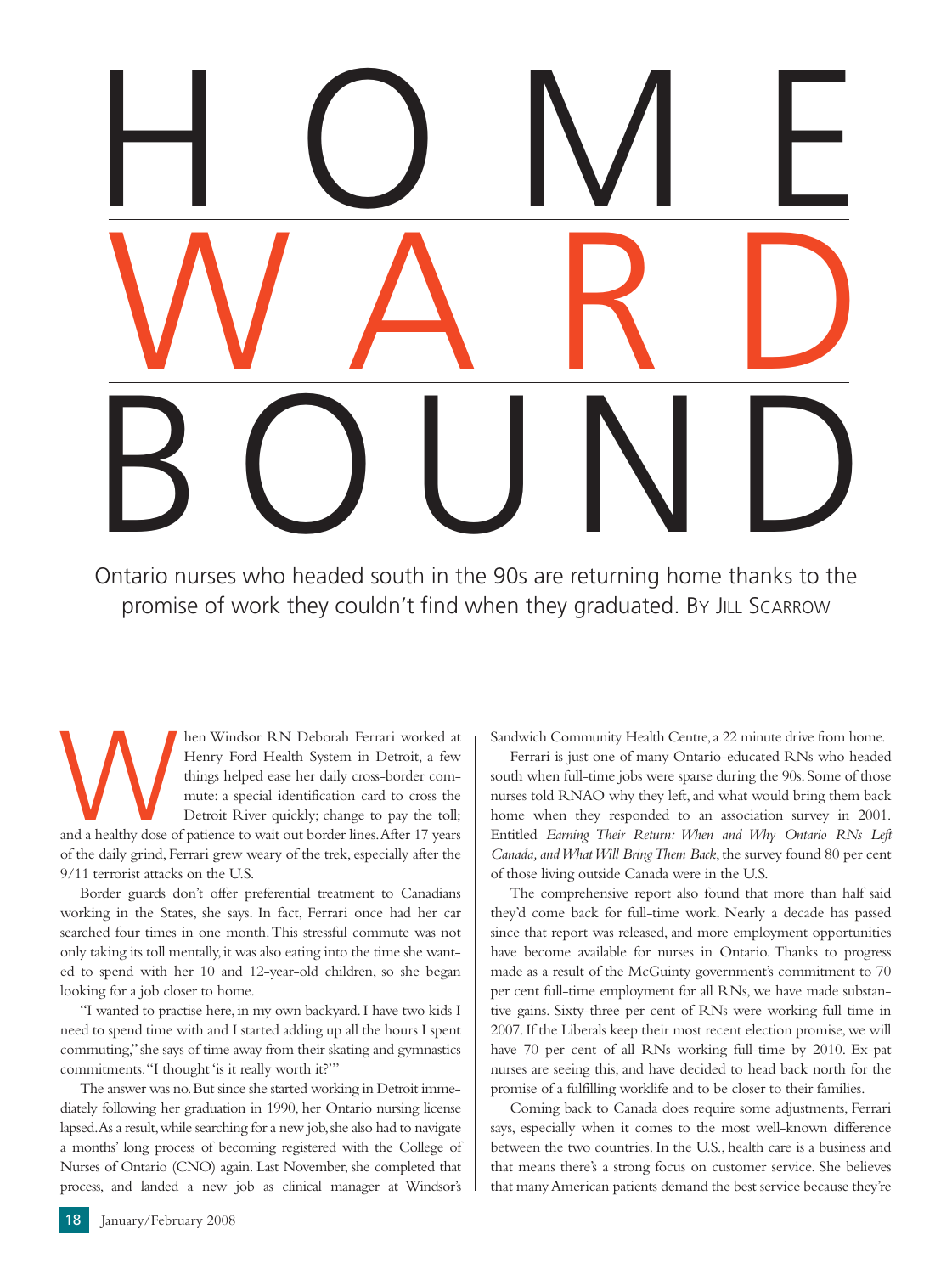paying out-of-pocket for the care. On this side of the border, she says it seems people don't complain as much because shortages of health providers, especially in primary health care, mean Canadians feel lucky just to have access to care and don't worry as much about the kind of service they're getting.

Ferrari says administrators at Henry Ford Health System ensured patient satisfaction by requiring staff to attend customer service classes and tying bonuses to service excellence. She says the business view of care also meant a strong emphasis on retaining employees by offering comprehensive orientation programs, leadership training for managers, reimbursement of tuition costs, and celebrations for high patient-survey rankings. She says having those perks influenced her decision to stay in Michigan.

But Ferrari also saw the downside of this system of care. For her final three years at Henry Ford, she managed three internal medicine clinics. She says the business model of care meant the clinic was pressured to see as many patients in a day as possible. If they complained of problems other than the one they initially sought care for, they would often have to come back for another appointment. She says that's different from what she now sees at the Sandwich Community Health Centre (CHC). And that difference is part of the reason she returned to Canada and applied for the clinical manager position when she heard about it from a friend.

Patients who come to the CHC can see dietitians, chiropodists, nurses, nurse practitioners and physicians. Because many of the clinic's clients are marginalized, health-care providers can also spend time addressing concerns that go beyond the immediate physical needs. She says financially driven health care in Detroit discourages comprehensive practice and makes it difficult to spend time finding out what kinds of financial or other pressures might be affecting someone's health.Trouble in the city's auto sector, for instance, might put people out of work, and that has a direct impact on their health.

"Here…we can link (patients) up with a social worker right away," she says."There's a lot more access than in the states."

Accessibility to primary health care is also part of the reason Mary McGuire was drawn back to Canada after six years travelling back and forth from northern Ontario to the U.S. for work. In late 2006, McGuire was working in Washington D.C. when she received an email from a friend at home. She told McGuire about an opportunity to work as a nurse practitioner in Chapleau, a small town north of Sudbury. At the same time, McGuire was contemplating contract work in Florida. Deciding whether she'd need sunscreen or snow boots for her next job was an easy choice, she says. The native of Sault Ste. Marie headed for Chapleau so she could be closer to her family and her fiancé.

McGuire has bounced across the border several times over the last 10 years. Prior to her work in Washington, she was in California, where she had a full-time job, benefits and was part of a critical care program that provided on-the-job experience and education.After a year in that role, she started working as a travel nurse and was hired by different organizations across the U.S. to fill staffing shortages. It was a job that came with many perks.

"My first job, I was living in a condo on the beach. It was fully furnished, fully paid for, and I was given a car allowance," she recalls. "I was pampered."

But those comforts were not without a cost. She found her American patients were sicker than those she'd cared for in Canada, a stark reality she suspects ties into the lower nurse-to-patient ratios in



**Mary McGuire**